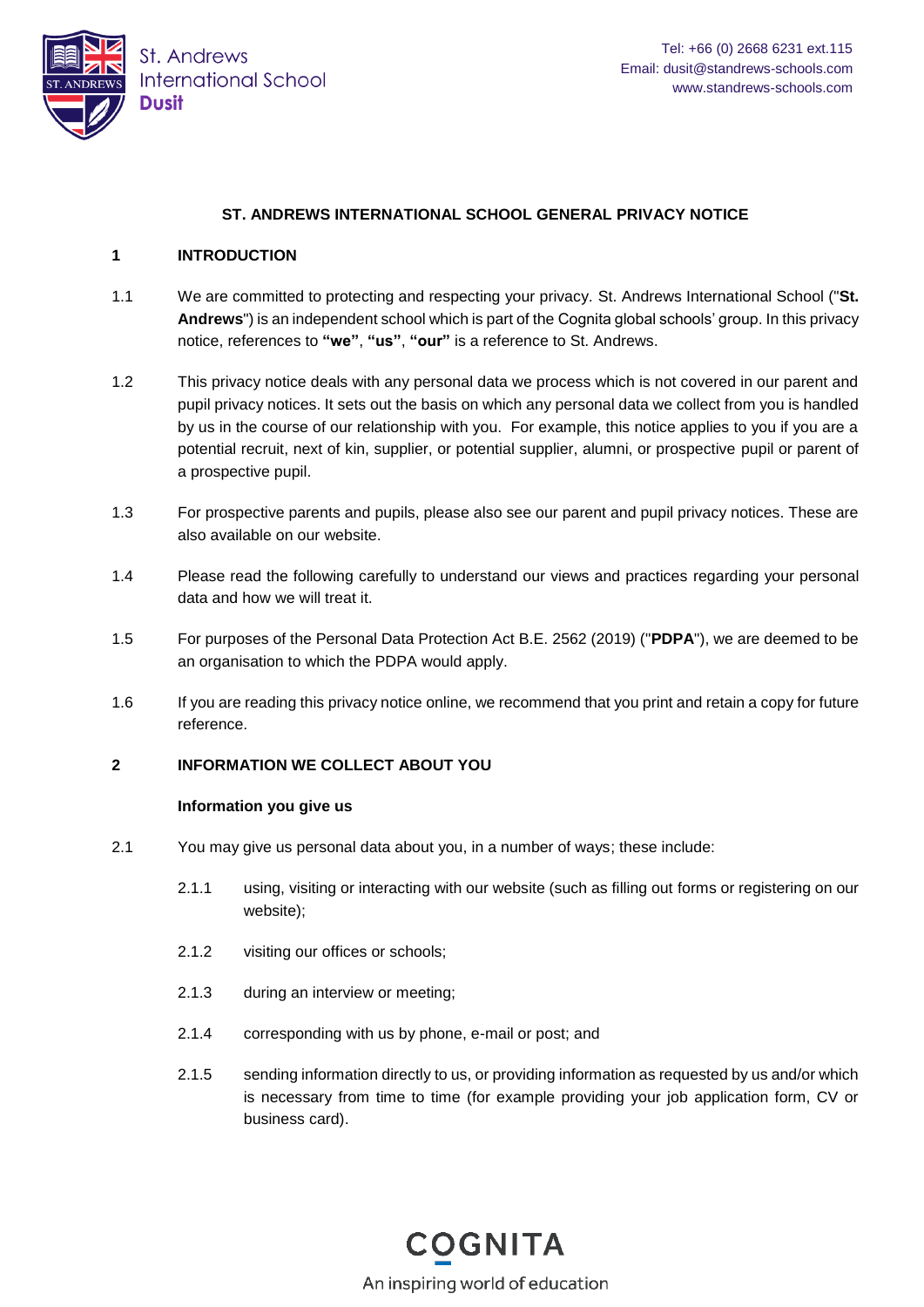

- 2.2 The information you give us may include the following information about you:
	- 2.2.1 full name;
	- 2.2.2 photograph;
	- 2.2.3 marital status;
	- 2.2.4 national registration identity card number;
	- 2.2.5 salary;
	- 2.2.6 employment history;
	- 2.2.7 contact details (including home address, e-mail address, and mobile, home and/or work phone number);
	- 2.2.8 financial information (for example payee details);
	- 2.2.9 passport details, nationality and other information relating to immigration status;
	- 2.2.10 previous educational records and achievements;
	- 2.2.11 information received via safeguarding forms when visiting a site;
	- 2.2.12 information about your physical or mental health, or disability status, to ensure your health and safety at our sites and to assess your fitness to work and to provide appropriate adjustments;
	- 2.2.13 information about your race or national or ethnic origin, religious, philosophical or moral beliefs, or your sexual life or sexual orientation, to ensure meaningful equal opportunity monitoring and reporting; and
	- 2.2.14 references (as an applicant or potential supplier).

### **Technical information we collect about you when you visit our website**

- 2.3 With regard to each of your visits to our website we may automatically collect the following information:
	- 2.3.1 technical information, including the Internet Protocol (IP) address used to connect your computer to the Internet, browser type and version, time zone setting, browser plug-in types and versions, operating system and platform; and
	- 2.3.2 information about your visit, including the full Uniform Resource Locators (URL) clickstream to, through and from our website (including date and time); pages you viewed or searched for; page response times, download errors, length of visits to certain pages, page interaction information (such as scrolling, clicks, and mouse-overs), and methods used to browse away from the page and any phone number used to call our number.

# **COGNITA**

An inspiring world of education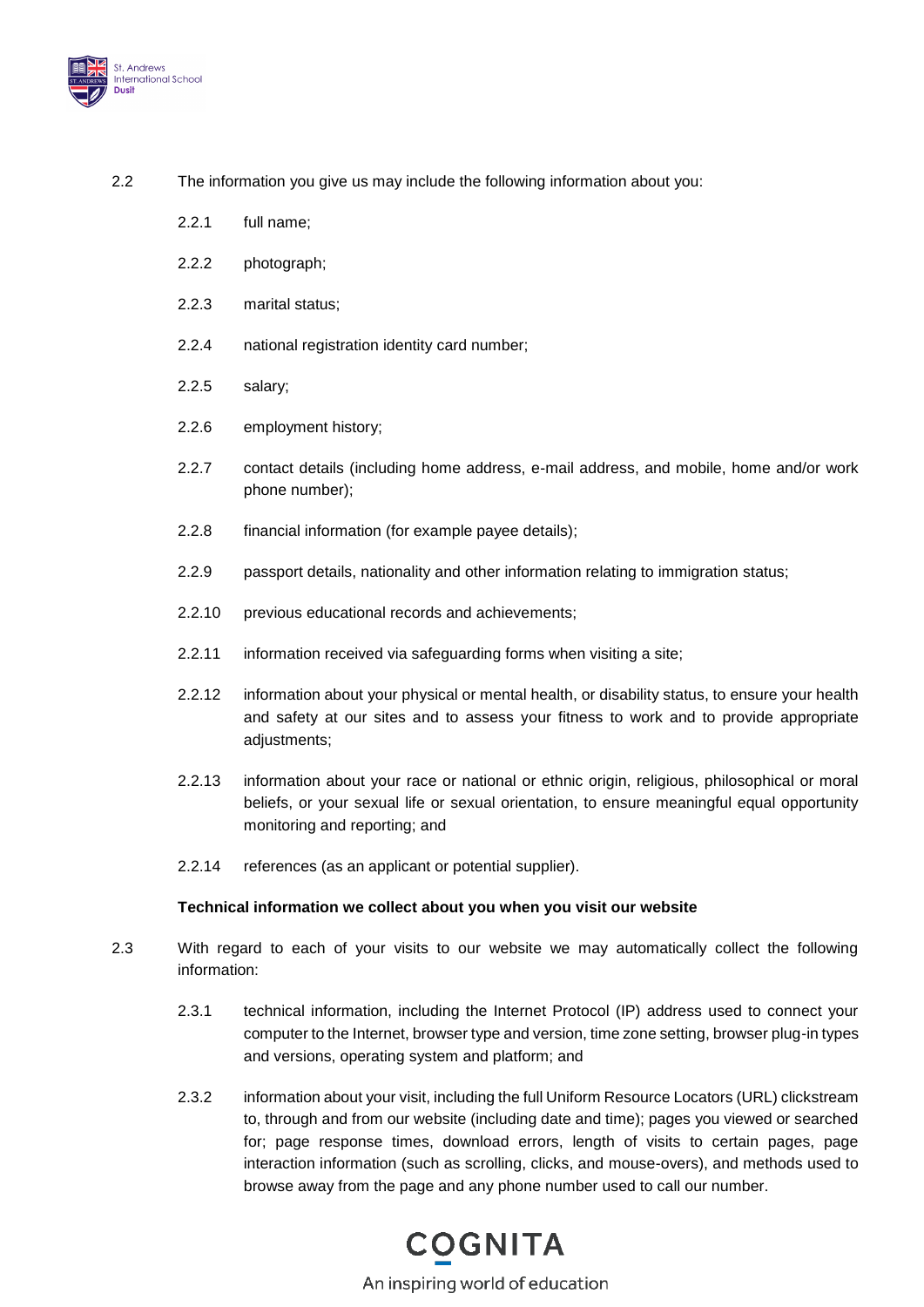

2.4 Our website may contain links to and from the websites of our partner networks, advertisers, suppliers and affiliates. If you follow a link to any of these websites, please note that these websites are not covered by this notice and may have their own privacy notices. We do not accept any responsibility or liability for these notices. Please check these third party notices before you submit any personal data to these websites.

# **Information we receive from other sources**

- 2.5 We may be working closely with third parties (including, for example, recruitment agents, previous employers, medical practitioners, education authorities, business partners, payment and delivery services) and may receive information about you from them.
- 2.6 We may also use CCTV footage to ensure our sites are safe. We may receive information about you if you use any of the other websites we operate or the other services we provide.

# **3 COOKIES**

3.1 Our website uses cookies to distinguish you from other users of our website. This helps us to provide you with a good experience when you browse our website and also allows us to improve our site. For detailed information on the cookies we use and the purposes for which we use them see our Cookie Notice which is made available on our website.

# <span id="page-2-2"></span>**4 CONTACT US**

4.1 Questions, comments and requests regarding this privacy notice are welcomed and should be addressed to our Data Protection Officer at [helpdesk@standrews-schools.com.](mailto:helpdesk@standrews-schools.com)

### **5 USES MADE OF THE INFORMATION**

### **Information you give to us**

- <span id="page-2-3"></span><span id="page-2-1"></span><span id="page-2-0"></span>5.1 We will use the information you give to us to pursue the following legitimate interests (as applicable to our relationship with you):
	- 5.1.1 promote the objects and interest of our schools, ensure the most efficient management of the schools and ensure that the schools' legal obligations are adhered to;
	- 5.1.2 to store this information on our management information system/s;
	- 5.1.3 to enforce our terms of use with you or any other contract we may have with you;
	- 5.1.4 for the purposes of recruitment;
	- 5.1.5 to enable us to receive your services; and
	- 5.1.6 where you have attended one of our schools, to keep you up to date with key school news and upcoming events.

# **COGNITA**

An inspiring world of education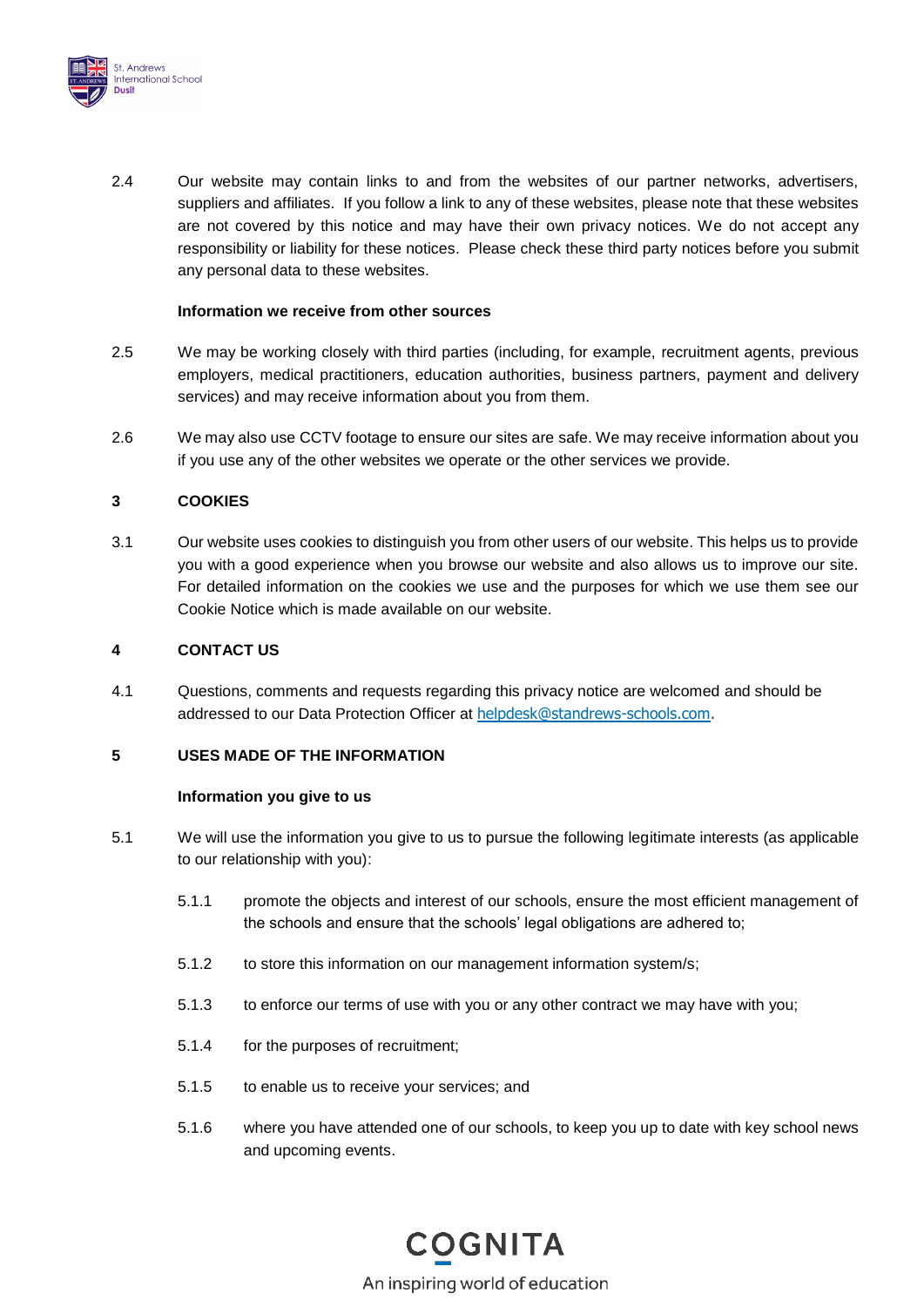

- <span id="page-3-0"></span>5.2 In order to pursue the legitimate interests referred to in paragraphs [5.1.1](#page-2-0) and [5.1.6,](#page-2-1) we rely on software applications and other technology to process personal data about you. These include the school's management information system and our HR and finance systems. The third parties we use to deliver these applications are carefully chosen and vetted by us to ensure that, among other things, your information is kept secure. For further information on the kind of technology we use, please contact our Data Protection Officer (see paragraph [4\)](#page-2-2).
- 5.3 We will also use the information you give to us as is necessary to carry out our obligations arising from the contract (or potential contract) between you and us and to provide you with the information and services that you request from us or receive the services we request from you. For example, we may be recruiting you for a role at Cognita, or engaging you to supply us with services and will use personal data where necessary to recruit you or receive your services.
- 5.4 In addition, we may be required by law to do the following (which is not an exhaustive list):
	- 5.4.1 keep an accounting record of payment;
	- 5.4.2 keep records as may be prescribed by our administration and governance arrangements; and
	- 5.4.3 keep a record to evidence fair recruitment processes.
- 5.5 Inevitably, there will be an overlap between what we do that is necessary to (a) perform our contract with you, (b) carry out our legal obligations and (c) pursue a legitimate interest although we have tried our best to demarcate these as set out above. If you have any questions about these please contact our Data Protection Officer (see paragraph [4\)](#page-2-2).

# **Information we collect about you from our website**

- 5.6 We will use this information for the following legitimate interests:
	- 5.6.1 to contact you if you have made an enquiry to one of our schools via our online enquiry form and/or to inform you about available places in the future;
	- 5.6.2 to administer our website and for internal operations, including troubleshooting, data analysis, testing, research, statistical and survey purposes;
	- 5.6.3 to improve our website to ensure that content is presented in the most effective manner, and your online experience is as effective and appropriate as possible, for you and for your computer;
	- 5.6.4 as part of our efforts to keep our website safe and secure.

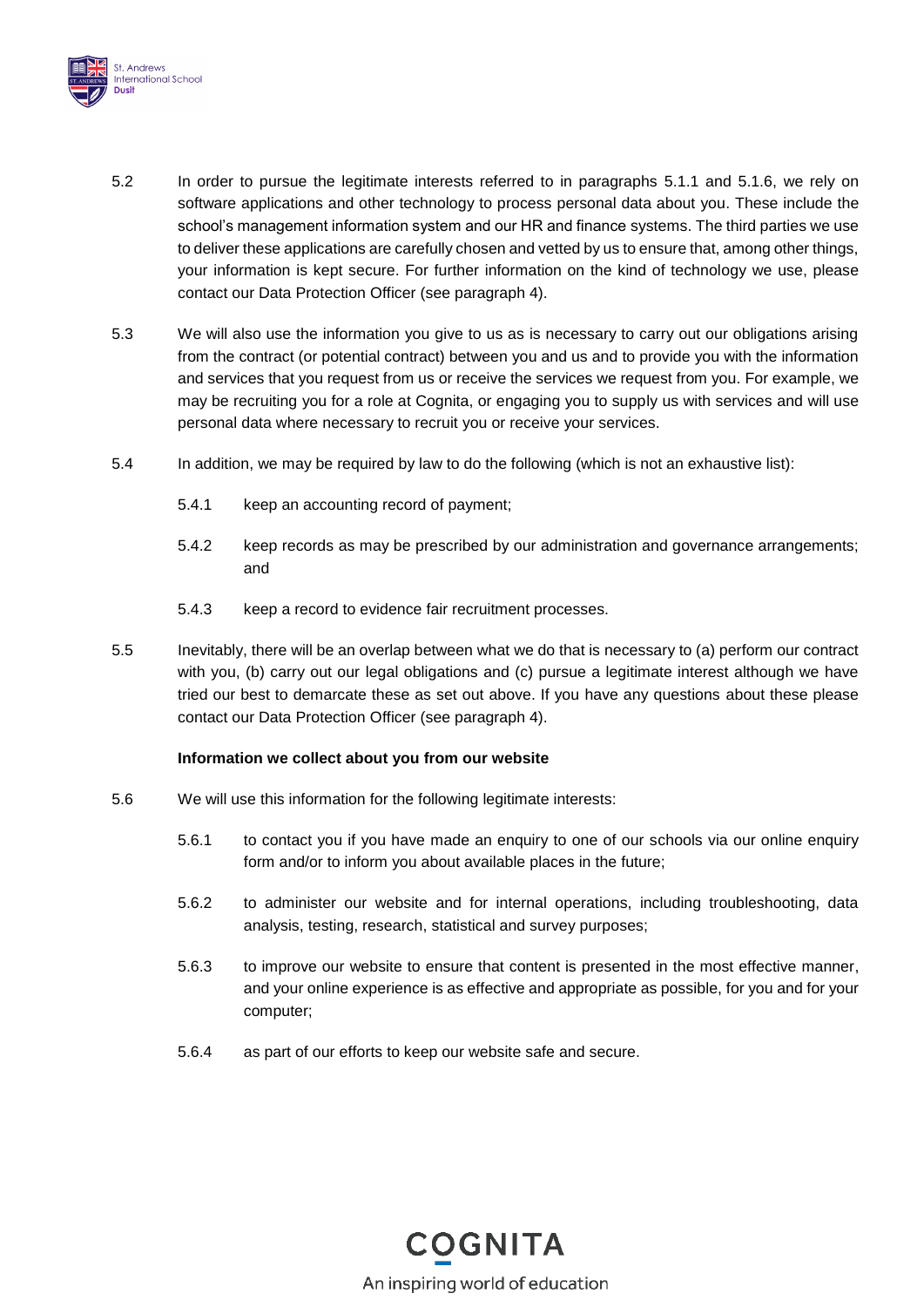

# **Information we receive from other sources**

5.7 We may combine this information with information you give to us and information we collect about you. We may use this information and the combined information for one of the purposes set out above (depending on the types of information we receive). For example, we may receive a reference from a previous employer relating to you, which may impact a recruitment decision.

### **When we disclose information**

- 5.8 In order to pursue one of the legitimate interests set out above, we may share your personal information with:
	- 5.8.1 Asia Regional Head Office;
	- 5.8.2 A member of the Cognita group of companies, which means our subsidiaries, our ultimate holding company and its subsidiaries;
	- 5.8.3 local authorities, education authorities (for example, Office of the Private Education Commission and the Ministry of Education), any Family Service Centre in Thailand or the police where we have reason to believe there are safeguarding concerns in respect of a child;
	- 5.8.4 business partners, professional advisors, suppliers and sub-contractors for the performance of any contract we enter into with them or you.
- 5.9 We may disclose your personal information to third parties if we are under a duty to disclose or share your personal data in order to comply with any legal obligation, or in order to enforce our contract (between us and you) and other agreements.

### **Where we need to get your consent**

5.10 We will not market services to you (other than in accordance with paragraph [5.1.6](#page-2-1) above) without your consent and you have the right to ask us not to use your contact details for marketing. Please contact [helpdesk@standrews-schools.com](mailto:helpdesk@standrews-schools.com) if you no longer wish to be contacted by us.

# **6 TRANSMISSION OF PERSONAL INFORMATION OUTSIDE THAILAND**

6.1 The data that we process about you may be transferred to, and stored at, a destination outside Thailand. We try to limit this where possible, but it may be necessary where, for example, one of our suppliers has a data centre outside Thailand. We will take all steps reasonably necessary to ensure that your data is treated securely and in accordance with this privacy notice. We will also ensure that the appropriate legal safeguards are in place prior to the transfer, for example ensuring that any contracts between us and the recipient of the information are oblige the supplier to adhere to a standard equivalent to the level of protection under the PDPA, or the country we are transferring the data to is deemed by the PDPA (as the case may be) as an adequate country.

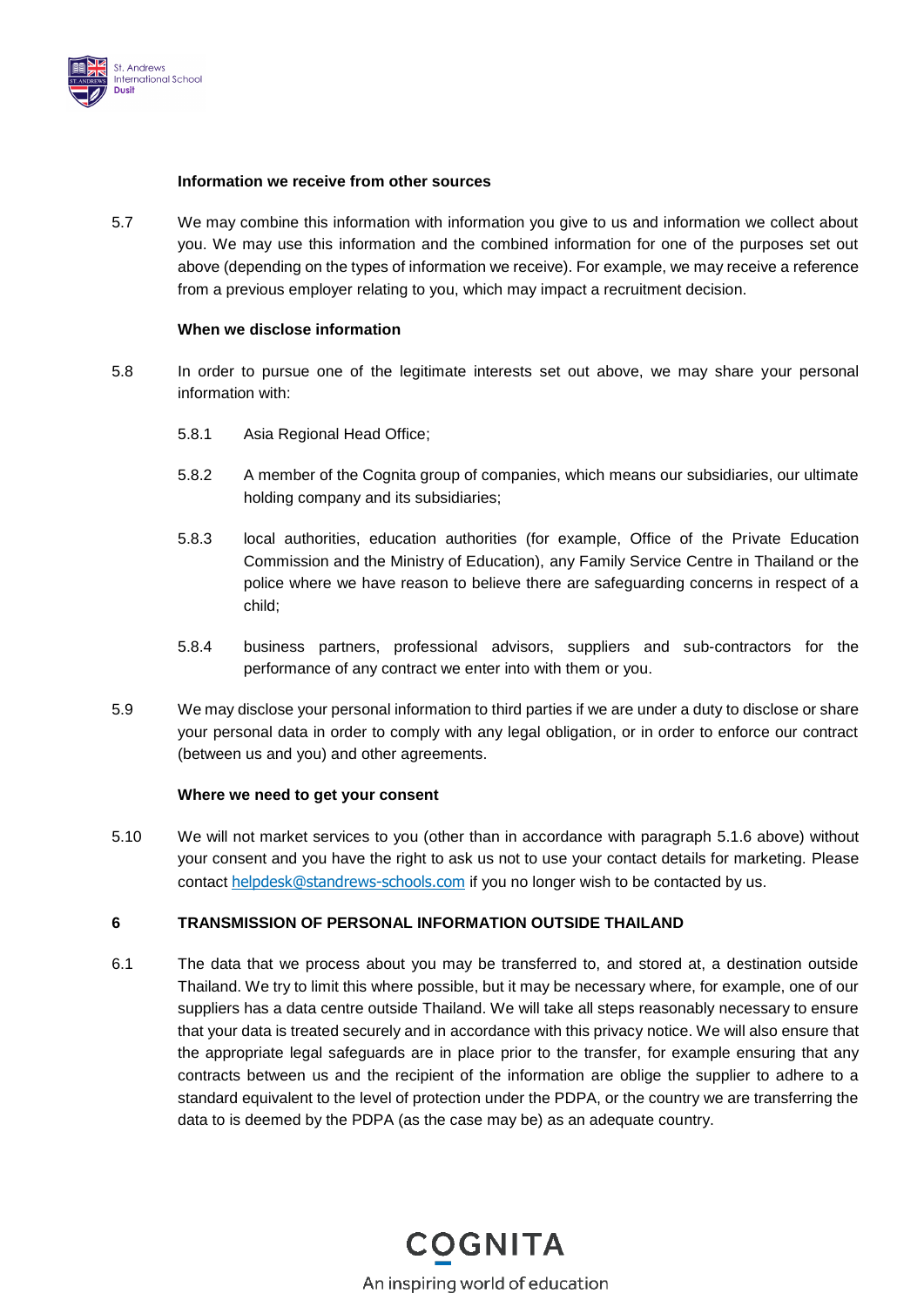

# **7 YOUR RIGHTS**

- <span id="page-5-0"></span>7.1 Under the GDPR and PDPA, you have the following rights:
	- 7.1.1 **Right to correction.** You have the right to have inaccurate personal data about you rectified.
	- 7.1.2 **Right to restriction.** You have the right to obtain from us the restriction of processing where: (a) you contest the accuracy of the personal data we hold about you; (b) the personal data has been unlawfully processed; (c) we no longer need the personal data but they are required for the purposes of the establishment, compliance, or exercise of legal claims; (d) you object to the processing and, as a result, we agree to cease that processing (please see paragraph [7.1.4](#page-5-0) for more details); and (e) the personal data must be removed but you requested the restriction of use instead.
	- 7.1.3 **Right to request transfer.** In certain circumstances, you have the right to receive personal data from us in a structured, commonly used and machine-readable format and the right to transmit it to a third party organisation.
	- 7.1.4 **Right to object.** You have the right to raise an objection to any of our processing in paragraphs [5.1](#page-2-3) and [5.2.](#page-3-0) Please tell us if you object to any type of processing that we do and we will work with you to address any concerns you may have.
	- 7.1.5 **Right to object to marketing.** If you do not want us to process your personal data for direct marketing, please tell us and we will ensure that we no longer do this.
	- 7.1.6 **Right to complain to the Personal Data Protection Committee ("PDPC").** Whilst we would always prefer it if you approached us first about any complaints or queries you may have, you always have the right to lodge a complaint with the PDPC.
	- 7.1.7 **Right to request access.** You have the right to access personal data we hold about you. Please contact our Data Protection Officer if you wish to do so at [helpdesk@standrews](mailto:helpdesk@standrews-schools.com)[schools.com](mailto:helpdesk@standrews-schools.com).
	- 7.1.8 **Right to notice**. You have the right to be notified of the purposes for which we intend to collect, use or disclose your personal data before such collection, use or disclosure unless exemptions apply.
	- 7.1.9 **Right to withdraw consent**. You have the right to withdraw your consent given on the collect, use or disclose of your personal data.
	- 7.1.10 **Right to request disclosure**. You have the right to request us to disclose the acquisition of your personal data we received from other sources.
	- 7.1.11 **Right to receive**. You have the right to receive your personal data from us and request us to send or transfer such personal data to another party with you copied.